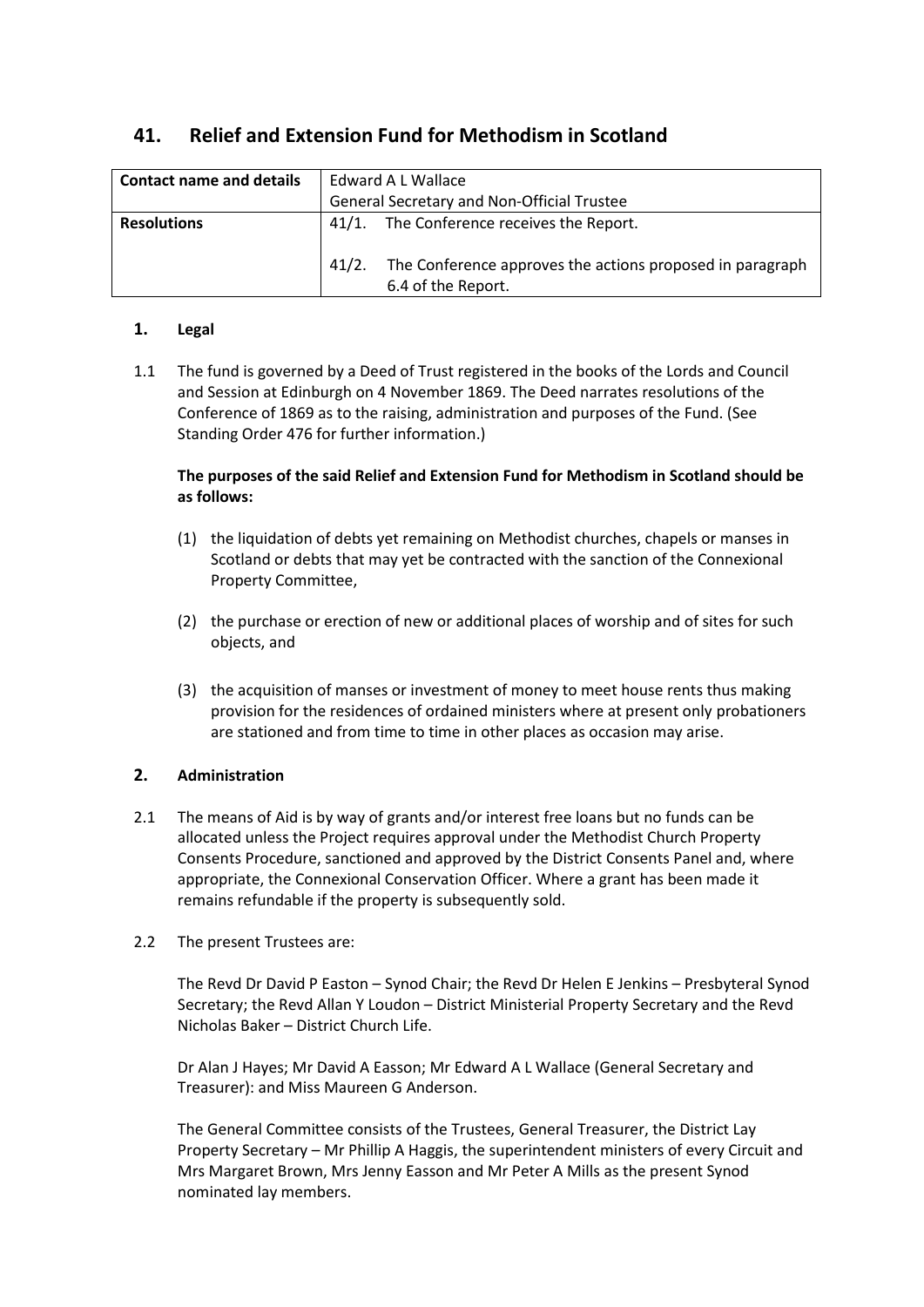The General Treasurer of the Fund at the start of 2016 was Mrs Ann Bradley who resigned in March 2016. This role was taken on by the General Secretary.

## **3. Financial**

- 3.1 The incoming resources of the Fund for the year ended 31 December 2016 was £18,016 (2015 £22,726). The decrease over the previous year was mainly due to lower donation income.
- 3.2 The net of incoming resources for the year after deducting grants paid and expenses was a decrease of £46,483 (2015 increase £15,659). The decrease over the previous year was mainly due to the completion of a significant project of a new church building in Kilsyth where £40,000 of aid was given.
- 3.3 During the year Aid totalling £39,548 was considered by the General Committee.
- 3.4 Grants previously approved paid out totalling £21,500 (2015 £4,839).
- 3.5 Grants approved and paid out this year totalled £14,000 (2015 £0).
- 3.6 Loans previously approved paid out totalling £20,500 (2015 £1,613).
- 3.7 Loans approved and paid out this year totalled £8,000 (2015 £0).
- 3.8 The General Fund balance at 31 December 2015 (£12,547.24) was allocated to the Grants Fund as agreed by the Synod and consented to by the 2016 Conference.
- 3.9 Investments in the CFB Mixed Managed Fund have been stated in the accounts under review at 31 December 2016 market value £209,722 (2015 £190,012). There was an unrealised gain of £19,709 (2015 gain of £239).The accumulated unrealised gain at 31 December 2016 was £152,413 (2015 £132,704).
- 3.10 Balances at 31 December 2016 were General Fund £9,120 (2015 £12,547), Grant Fund £30,117 (2015 £47,407) and Loan Account £4,818 (2015 £28,570), outstanding loans at 31 December 2016 amounted to £37,302 (2015 £6,900). The overall Fund balance at 31 December 2016 was £262,896 (2015 £280,537).

#### **4. Grants**

- 4.1 The following grants, approved in previous years, have been paid: Kilsyth Methodist Church £20,000 Woodlands Methodist Church £1,500
- 4.2 Grants approved and paid during the year: Aberdeen Methodist Church £5,000 City of Edinburgh Methodist Church £9,000
- 4.3 The following grants have been considered by the General Committee and approved in principle but not paid during the year: Perth Methodist Church £11,250 Inverness Circuit Manse £1,911